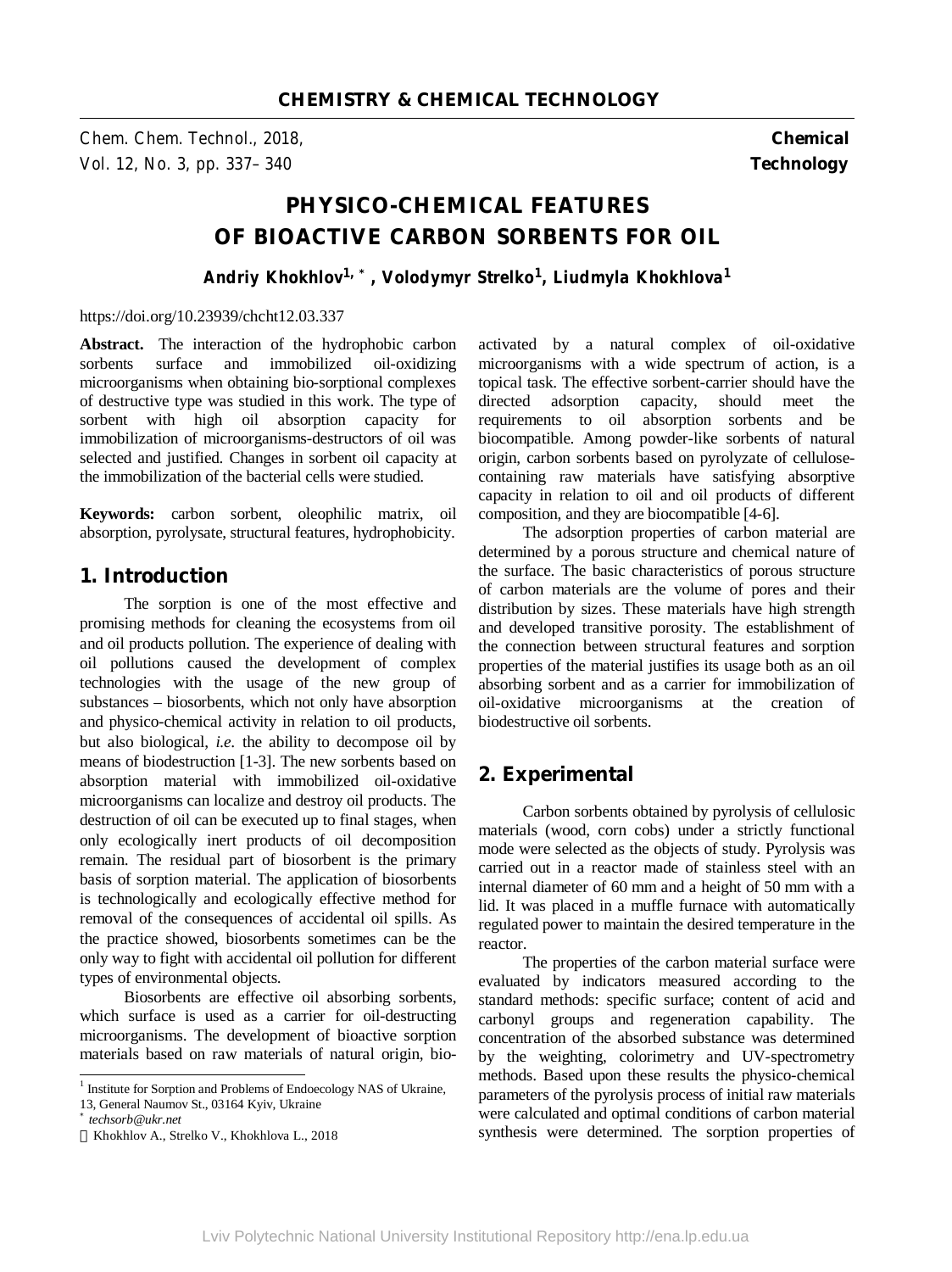sorbents were evaluated according to such criteria as floatability, hydrophoby, oil-receptivity and range of working temperatures.

The complex of oil-destructing microorganisms of natural origin was used for the bio-activation of the sorbent. To select strains of oil-destructing microorganisms samples have been collected from the contaminated areas and pure cultures of microorganismsdestructors were obtained which have been grown in a dense nutrient medium. A weighed portion of oil-polluted soil (100 g) was placed in 1-liter flask with 900 ml of sterile mineral medium and incubated at 303 K. Composition of Raymond's agar medium with oil,  $g/dm^3$ : Na<sub>2</sub>CO<sub>3</sub> 0.1; CaCl<sub>2</sub> 0.01; MnSO<sub>4</sub> 0.02; FeSO<sub>4</sub> 0.01; MgSO<sub>4</sub> 0.2; NaCl 3.0; Na<sub>2</sub>HPO<sub>4</sub> 1.5; KH<sub>2</sub>PO<sub>4</sub> 1.0;  $KH<sub>2</sub>PO<sub>4</sub> 1.0$ ; agar 20.0; meat-peptone bouillon 500.0; oil 1 cm<sup>3</sup>; distilled water – the rest up to 1 dm<sup>3</sup>.

After catalase cultivation, the activity was determined in the studied cultures of microorganisms. With its reduction from initial by 30 % or more the studied cultures of microorganisms were selected as active destructors of oil and oil products. This technique allows you to choose microorganisms-destructors that most actively decompose oil and oil products among native microflora. Activity of microorganisms-destructors was determined from Raymond's medium with oil by the degree of degradation of oil (by residual petroleum hydrocarbons using a gravimetric method). Formation and building up of biomass from obtained selected mixed microorganism cultures were carried out in a fermenter with  $50 \text{ dm}^3$  capacity at cultivation parameters, optimal for microorganisms allocation – on liquid mineral medium.

The suspension of the microorganisms-destructors was used for immobilization when the number of microorganisms was declining. Thus, biomass of dry microbial cells in the suspension was not less than 1.0 g/dm<sup>3</sup> . Concentration of the biomass was measured gravimetrically by passing the cultural liquid through a membrane filter. Immobilization was carried out in a cylindrical container with heating and with a paddle stirrer. The mixture was thoroughly mixed for even distribution of the carrier and microbial suspension. The adsorption process of the microbial cells on the carrier was controlled by the change of cell concentration (CFU) on the sorbent.

### **3. Results and Discussion**

The thermal treatment (pyrolysis) of cellulose containing raw material allows to obtain, form and stabilize a porous structure of the carbon material, and to receive a high volume and high total quantity of mesoand macro-pores, responsible for oil absorption. The temperature and duration of pyrolysis effect the sorption properties of pyrolyzate.

Pyrolysis of the cellulose-containing raw material is based on the decomposition of source material (wood, plant residuals) at heating to certain temperature without air access with the formation of gaseous (liquid) products, as well as solid residuals – coal. The final product of complete raw material pyrolysis is an almost clean carbon, containing potassium, sodium, calcium, magnesium and ferric oxides in the form of minor impurities.

The structural and chemical transformations during pyrolysis of cellulose-containing raw material stipulate the properties of the obtained carbon material. At thermal oxidation of the primary material in the oxygen-free atmosphere the amorphous carbon is formed. The amorphous modification of carbon in the coal from such raw material was proved before [7-8]. If the time of pyrolysis is not enough, the X-ray shows two wide gallos, typical for cellulose with max  $5.52$  and  $3.97 \text{ Å}$ . The increase of pyrolysis time and temperature over 673 K leads to destruction of amorphous coal structure, formation of ash, crystallization of inorganic compounds  $(4.5 \text{ Å})$  and decrease of sorption properties of the material.



**Fig. 1.** Influence of pyrolysis temperature on the sorption properties of carbon sorbent



**Fig. 2.** Influence of pyrolysis duration on oil and water sorption of the carbon material  $(T_p = 623 \text{ K})$ 

The optimal conditions for pyrolysis of intitial raw materials in a laboratory were established for obtaining the carbon material with a high ability to absorb oil, which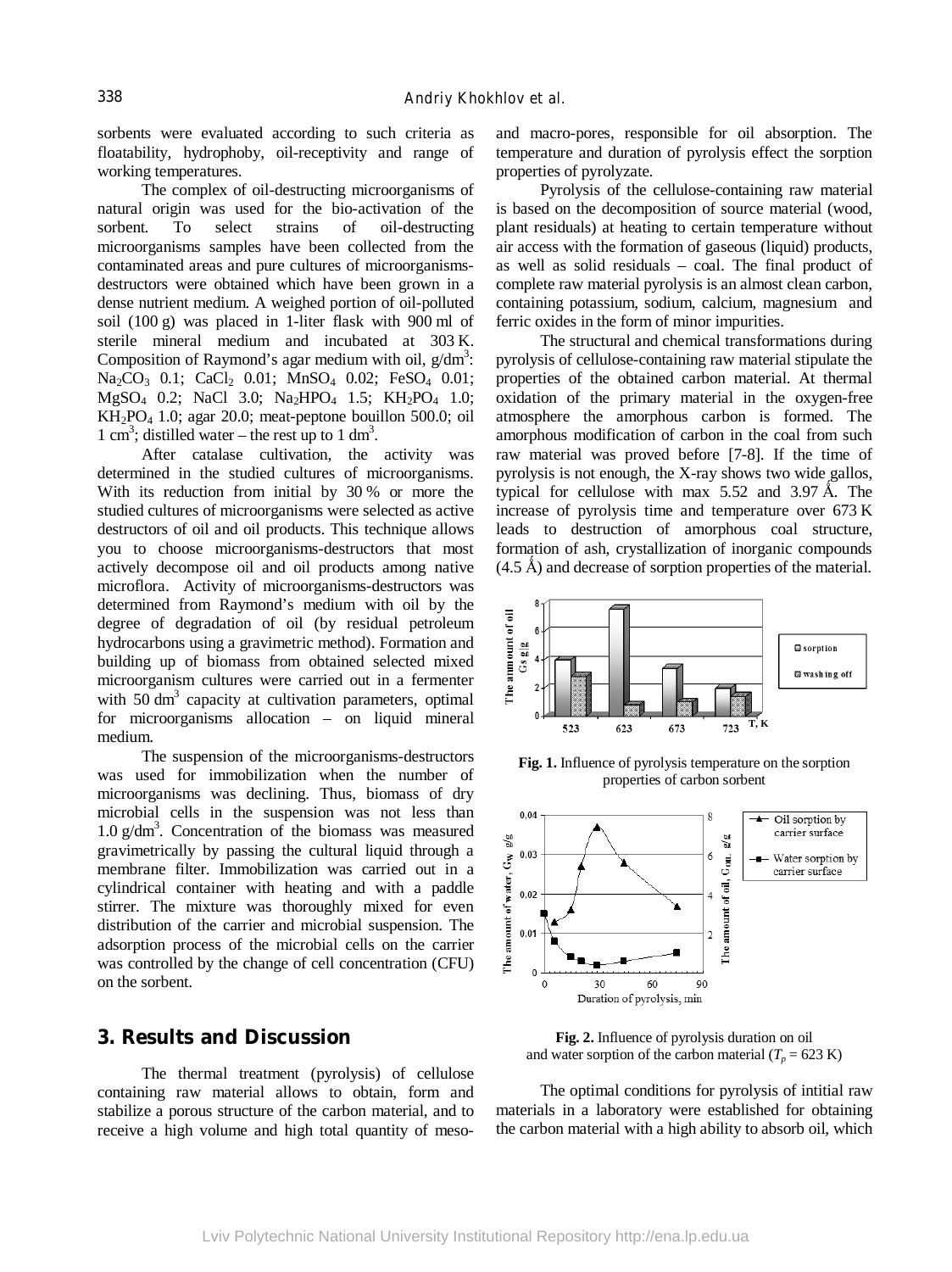is used as a matrix for immobilization of oil-oxidizing microorganisms. The optimum pyrolysis temperature is 573–623 K, pyrolysis time is 25–30 min. The studies allowed detecting sufficient intermolecular interaction of the sorbent with an adsorbed substance that indicates the possibility to control adsorption properties of carbon material on the production stage. Oil-capacity has extreme dependence on time and temperature of pyrolysis and reaches a value of  $5-7.5$  g/g. Among powder-like sorbents of natural origin, such sorbents have a satisfying absorptive capacity in relation to oil and oil products of different composition and are biocompatible.

The fraction content of the pyrolyzate also affects the sorption characteristics of carbon sorption matrix. The study of kinetics of absorption and washing the absorbed oil from the surface of carbon material with different disperse content confirmed this dependence. If the fraction with particles diameter less than 0.25 mm is 30–40 % and prevails in the pyrolyzate and fraction with diameter of 0.25–0.5 mm is 25–30 % the sorbent has a great retaining capacity in comparison to pyrolyzate, where small fractions (less than 0.25 mm) amount is up to 15 %. At that, the initial oil capacity of pyrolyzate has equally valuable meaning.



**Fig. 3.** IR spectra of the initial carbon sorbent (1); bioactivated sorbent (2) and bioactivated sorbent with adsorbed oil (3)

The nature of carbon sorbent surface affects both sorption properties and the possibility and character of immobilization of oil-destructing microorganisms on the sorption material surface. The reactive capable groups are created on the coal surface in the process of formation of carbon material at pyrolysis of cellulose-containing material. The concentration of the functional groups (carboxyl and phenol) on the surface of the carbon material stipulates the ability to retain biomolecules on the surface due to a covalent bond or due to –СООН–, COCl-,  $-NH_{2}$ -,  $-N^{2+}$ ,  $-NCO$ - groups [9-10].

IR-spectroscopic studies (Fig. 3) of carbon sorbent showed the reduction of band intensity  $(1200-1300 \text{ cm}^3)$ , responsible for fluctuations of phenol groups and band intensity  $(1700-1750 \text{ cm}^3)$ , typical for carboxyl groups at bioactivation of primary sorption matrix. The surface interaction of sorption matrix with oil destructing biocomplex takes place. This fact confirms the possibility of carbon material usage for obtaining bioactive oil absorbing sorbent of destructive type.

The study of structural characteristics of the initial carbon sorption matrix and bioactivated from different cellulose-containing raw materials (corncobs and wood) showed similar changes in specific surface and quantity of oxygen-containing functional groups. Immobilized biomolecules are held on the carrier surface by Van der Waals forces, hydrogen connections and hydrophobic interactions.

#### **4. Conclusions**

The criteria of sorption material quality are sorption properties, which were evaluated by oil capacity (the quantity of oil grams absorbed by one gram of sorbent) and holding capacity of the surface relative to the absorbed oil.

The porous structure and chemical nature of the surface of carbon sorption matrix based on pyrolyzate of cellulose containing raw material causes its sorption properties in relation to oil hydrocarbons. However, the dominative factor of oil sorbtion by carbon material is the hydrophobic interaction.

In the phenomena of adsorption, considerable meaning belongs to the intermolecular interaction, where non-polar hydrophobic groups play the main role. The specific features of hydrophobic interaction are explained by the physical nature of the surface.

#### **References**

[1] Lyubin V., Kusainov A., Zakharov I.: Ustranenie Chrezvychainykh Situatsiy pri Razlive Nefti i Nefteproduktov na Vode i na Sushe. Kokshetaus. Techn. Inst., Kokshetau 2014. [2] Shvets D., Khokhlova L., Kravchenko O. *et al*.: Khimiya i Technol. Vody, 2002, **24**, 22.

[3] Altenor S., Carene-Melane B., Gaspard S.: Int. J. Environ. Technol. Manage., 2009, **10**, 308. https://doi.org/10.1504/IJETM.2009.023737